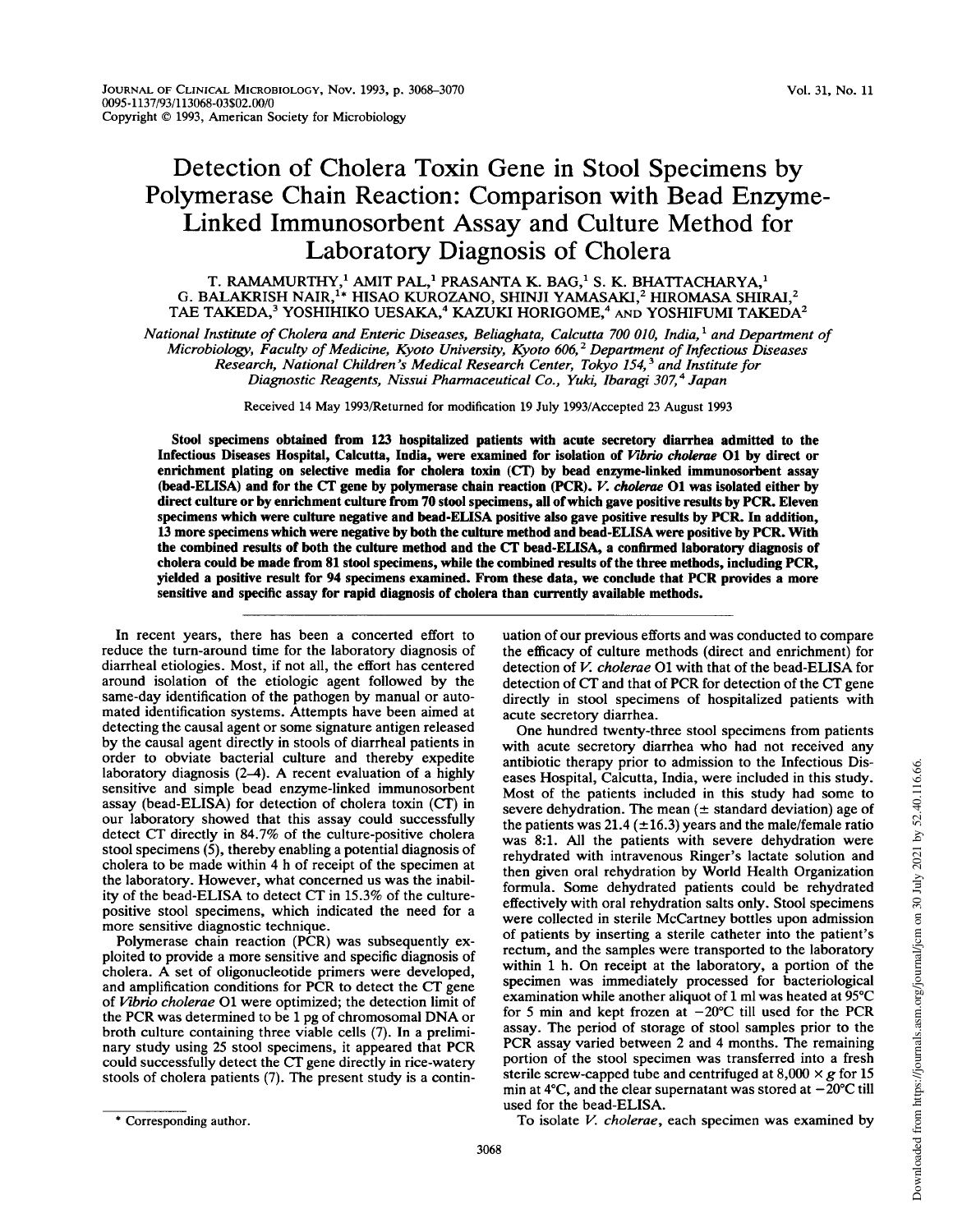| Possible combination of results <sup>a</sup> |                   |            | No. of stool                       |
|----------------------------------------------|-------------------|------------|------------------------------------|
| Culture method                               | <b>Bead-ELISA</b> | <b>PCR</b> | specimens with<br>indicated result |
|                                              |                   |            | 58                                 |
|                                              |                   |            | 12                                 |
|                                              |                   |            | 11                                 |
|                                              |                   |            | 13                                 |
|                                              |                   |            | 29                                 |

TABLE 1. Combined results of culture method, bead-ELISA, and PCR for the laboratory diagnosis of cholera

direct plating on thiosulfate citrate bile salts sucrose agar (TCBS) (Eiken Co., Tokyo, Japan) and by enrichment in alkaline peptone water (1% peptone, 1% NaCl [pH 8.5]) for 18 h at 37°C followed by plating on TCBS. All the stool specimens were concurrently examined for Salmonella, Shigella, and Campylobacter spp. and for other pathogenic vibrios by standard techniques (12). In addition, Escherichia coli strains from each specimen were individually investigated for their abilities to produce heat-labile toxin (LT) by the rapid GM1-ELISA (8) and for heat-stable toxin by the suckling mouse assay. Serogrouping for enteropathogenic E. coli was performed on all strains with commercially prepared antisera (Wellcome Reagents Limited, Beckenham, United Kingdom) by the slide agglutination test. The results were confirmed by performing tube agglutination with heatkilled bacterial suspension. PCR to amplify <sup>a</sup> 302-bp DNA fragment from the  $\overline{V}$ . cholerae O1 CT gene was performed as described previously (7). Initially, only neat stool samples were examined by PCR assay. Stool samples which were negative by PCR assay were reexamined by diluting the sample 10 and 100 times with 10 mM Tris-HCl (pH  $8.5$ )-1 mM EDTA. When required, identification of the amplified PCR product was achieved by Southern hybridization with <sup>a</sup> CT-specific oligonucleotide probe, as described previously (7). The procedure to perform the bead-ELISA to detect CT has been described previously (9).

The results of the isolation of  $V$ . cholerae O1 by either direct or enrichment culture, by the detection of free fecal CT by bead-ELISA, and by the detection of the CT gene by PCR in the <sup>123</sup> stool specimens are summarized in Table 1. Fifty-eight stool specimens yielded positive results by all three methods. Twelve stools from which a positive V. cholerae 01 isolation was made were negative for CT, while in <sup>11</sup> culture-negative stool specimens, CT could be detected by bead-ELISA. The 12 culture-positive bead-ELISA-negative and the 11 culture-negative bead-ELISA-positive specimens were positive by PCR. With the combined results of both the culture method and the CT bead-ELISA, <sup>a</sup> confirmed laboratory diagnosis of cholera could be made from 81 stool specimens. In addition to these 81 specimens, the PCR detected an additional <sup>13</sup> stool specimens which contained the CT gene. LT-producing enterotoxigenic E. coli (ETEC) was isolated from <sup>1</sup> of these 13 stool specimens, but the isolated ETEC strain did not give <sup>a</sup> 302-bp band by PCR, indicating that the stool specimen contained the CT gene.

Twenty-nine stool specimens were negative by all three tests. In these 29 PCR-negative stool specimens, V. cholerae non-Ol, heat-stable toxin (ST)-producing ETEC, and ST-LT-producing ETEC and enteropathogenic E. coli were isolated from one, one, two, and one patients, respectively. These isolates did not give the 302-bp band by PCR. In the other 24 PCR-negative stool specimens, a bacterial etiology

could not be assigned. These 29 PCR-negative specimens formed the in-built controls, showing that PCR is specific to the CT gene and amplifies only the CT gene when it is present in the specimens.

Of 94 PCR-positive specimens, 70 gave a positive result with undiluted stools, while 17 and 7 of the specimens gave a positive result only after 10- and 100-fold dilutions of the stool specimens, respectively, indicating the existence of inhibitor(s) of the PCR. The need to dilute stool specimens to obtain a positive result did not correlate with culture isolation results or with detection of CT in the stool specimens.

Cholera has assumed renewed global significance with the outbreaks of epidemics in vast areas of the South American continent for the first time in this century (10). For laboratory diagnosis of cholera, culture on selective media, especially after enrichment, is considered the "gold standard," although the sensitivity of the culture method is not 100%, as is evident in this study. The reason why <sup>24</sup> of the PCRpositive specimens which were negative for isolation of V. cholerae 01 in spite of enrichment is intriguing, because every specimen evaluated in this study was plated and introduced into an enrichment broth within 2 h of collection. It appears that there is a rapid loss in viability of cells in stools per se, possibly mediated by rapid changes in pH or some such hitherto unidentified factor(s).

The argument that some of the 24 PCR-positive culturenegative stool specimens gave false-positive results could be legitimately raised. In 11 of these specimens, however, the PCR result was not false positive, because the specimens were also positive for CT by the bead-ELISA. Additionally, to eliminate any doubt, the 13 PCR-positive culture-negative bead-ELISA-negative stool specimens were confirmed to give true positive results by Southern blot hybridization. The possibility of amplifying the LT gene of ETEC is not the case, as the selection of the amplimers, while standardizing the PCR assay, was made such that corresponding LT sequences were not amplified and its specificity has already been demonstrated (7).

It appears that in a few of the stool specimens some inhibitory factors which interfere with the performance of the PCR are present. Although several methods have been reported to remove such inhibitors (1, 11), it is shown in this experiment that suitable dilution of the specimens can eliminate such inhibitors; thus, 17 and 7 of the 94 PCR-positive specimens gave positive results only after 10- and 100-fold dilutions, respectively, of the specimens. The sensitivity would be reduced by dilution, but present results suggest that even 100-fold did not affect the sensitivity of PCR to detect the CT gene. We are still in the process of determining what this factor(s) may be. What was most encouraging was that the quality of template DNA in the boiled stool specimens remained suitable for PCR assay for several months; stool samples were stored for periods ranging between 2 and 4 months before being examined by PCR assay.

This study suggests that rapid diagnostic techniques (bead-ELISA and PCR) are sensitive and reasonably specific for use in an area endemic for cholera. These techniques would be less worthwhile in a low-frequency area for V. cholerae infections. Rapid tests for the diagnosis of cholera cannot replace bacterial isolation, because of the obligatory need to have the bacterial culture for determination of biotype, serotype, and antimicrobial susceptibility patterns. However, when used in conjunction with culture methods, the rapid tests can provide a significant increase in positive results, thereby diminishing the false-negative results. However, in some situations, PCR or bead-ELISA can be sub-